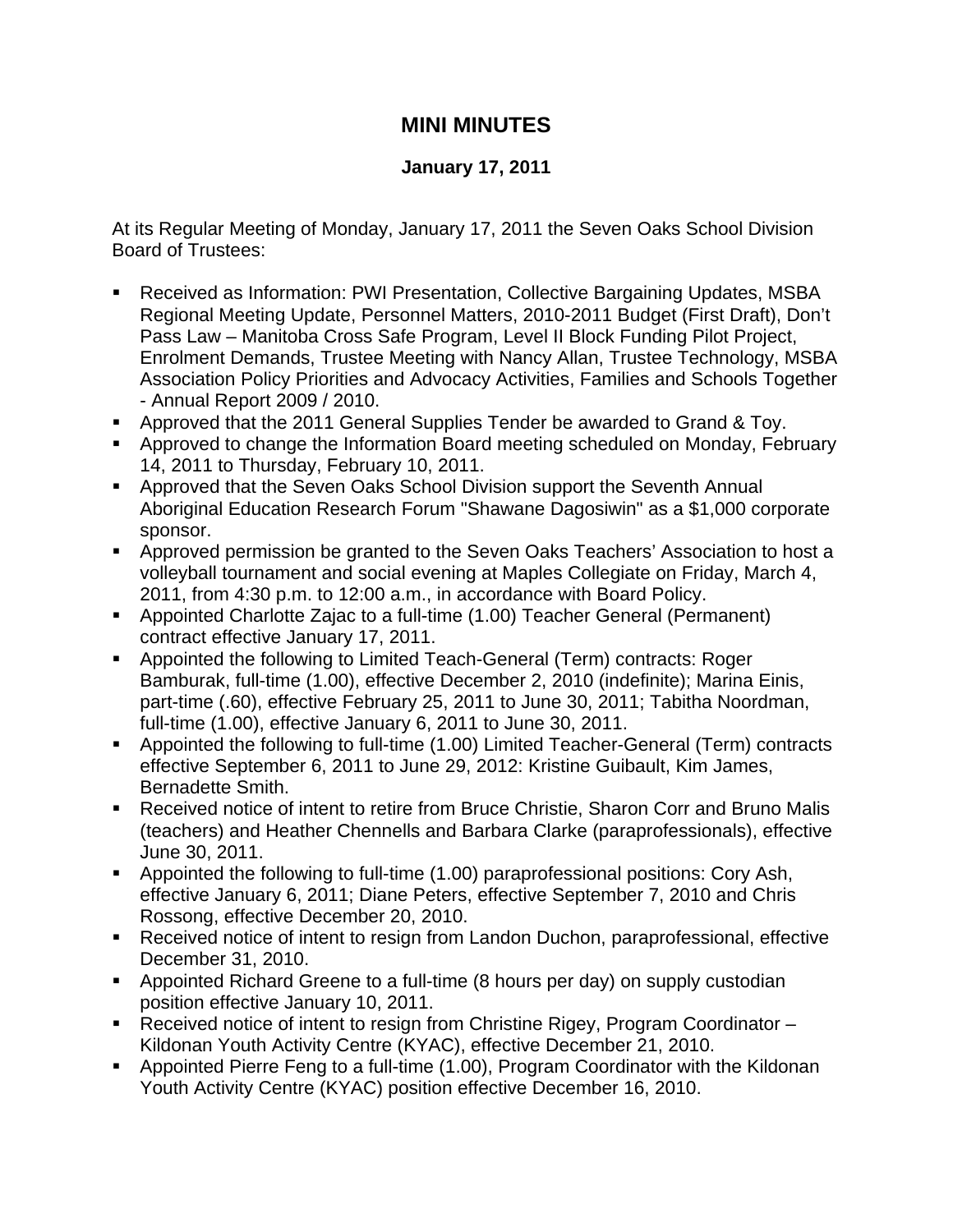- Received notice of intent to resign from Stephen Currie, Student Parent Support Worker, effective January 27, 2011.
- Rescinded the following Superintendents' Personnel Report Motion: # 10B-040 Heather Chennells notice of intent to resign from her paraprofessional position effective December 31, 2010.
- Approved for payment:
	- $\circ$  Cheques #2111473-#2111825, US\$ cheques #211074-#211083, direct deposits #211002195-#211002645, and pre-authorized debits #201018-201019 in the amount of \$3,040,328.61.
	- o Certificate of Payment No. 8 for the ÉSOMS Ventilation System Upgrade in the amount of \$15,879.35 be paid to East Side Ventilation.
	- o 7-1/2% Statutory Holdback on Certificate of Payment No. 8 for the ÉSOMS Ventilation System Upgrade in the amount of \$1,287.52 be paid to East Side Ventilation.
	- o Invoice No. 628-10 for the Swinford Park Soccer Field at Swinford Way in the amount of \$5,432.44 be paid to Lombard North Group.
	- o Certificate of Payment No. 4 for the GCCI West Groom Room & Elevator project in the amount of \$104,793.81 be paid to Park West Projects Ltd.
	- o 7-1/2% Statutory Holdback on Certificate of Payment No. 4 for the GCCI West Groom Room & Elevator project in the amount of \$8,092.19 be paid to the SOSD/Park West 425 GCCI Elevator Groom account.
	- o Certificate of Payment No. 4 for the Riverbend Modular & Link in the amount of \$111,294.19 be paid to Von Ast Construction (2003) Inc.
	- o 7-1/2% Statutory Holdback on Certificate of Payment No. 4 for the Riverbend Modular & Link in the amount of \$8,594.15 be paid to the SOSD/VonAstConst-RB Mod/Link 426 account.
- Received Conference Reports from:
	- o Vice Principals: Heather Marks & Michelle Jean-Paul, Garden City; Marcel Bérubé, SOMS: CEA Social Innovation Workshop, November 8 & 9, 2010 - Toronto, Ontario.
	- o Cari Satran, Teacher, École Leila North Community School: Holistic Educators Saturday Meetings, November 6, 2010 - Toronto, Ontario.
	- o Teachers: Rita Globa, Marika Hackbart, Maria Mathwig and Carole McMillan: Awakening Awareness: American Art Therapy Association Conference, November 3 to 7, 2010 - Sacramento, California.
	- o Grant Page, Teacher, École Leila North Community School: Arts and Learning: Shaping our Future Together, December 2 to 4, 2010 - Winnipeg, Manitoba.
- Correspondence received from:
	- o Nancy Allan, Minister of Education: Manitoba Scientists in the Classroom Grants.
	- o Hugh Coburn, Manitoba School Boards Association: Letter to Nancy Allan, Minister of Education, regarding Court ruling on education property tax exemption status.
	- o Carolyn Duhamel, Executive Director, MSBA: 2011 Long Service Awards.
	- o Jim Rondeau, Minister of Healthy Living: Garden City Collegiate recipient of a Manitoba Grant for Innovation in Citizenship Education.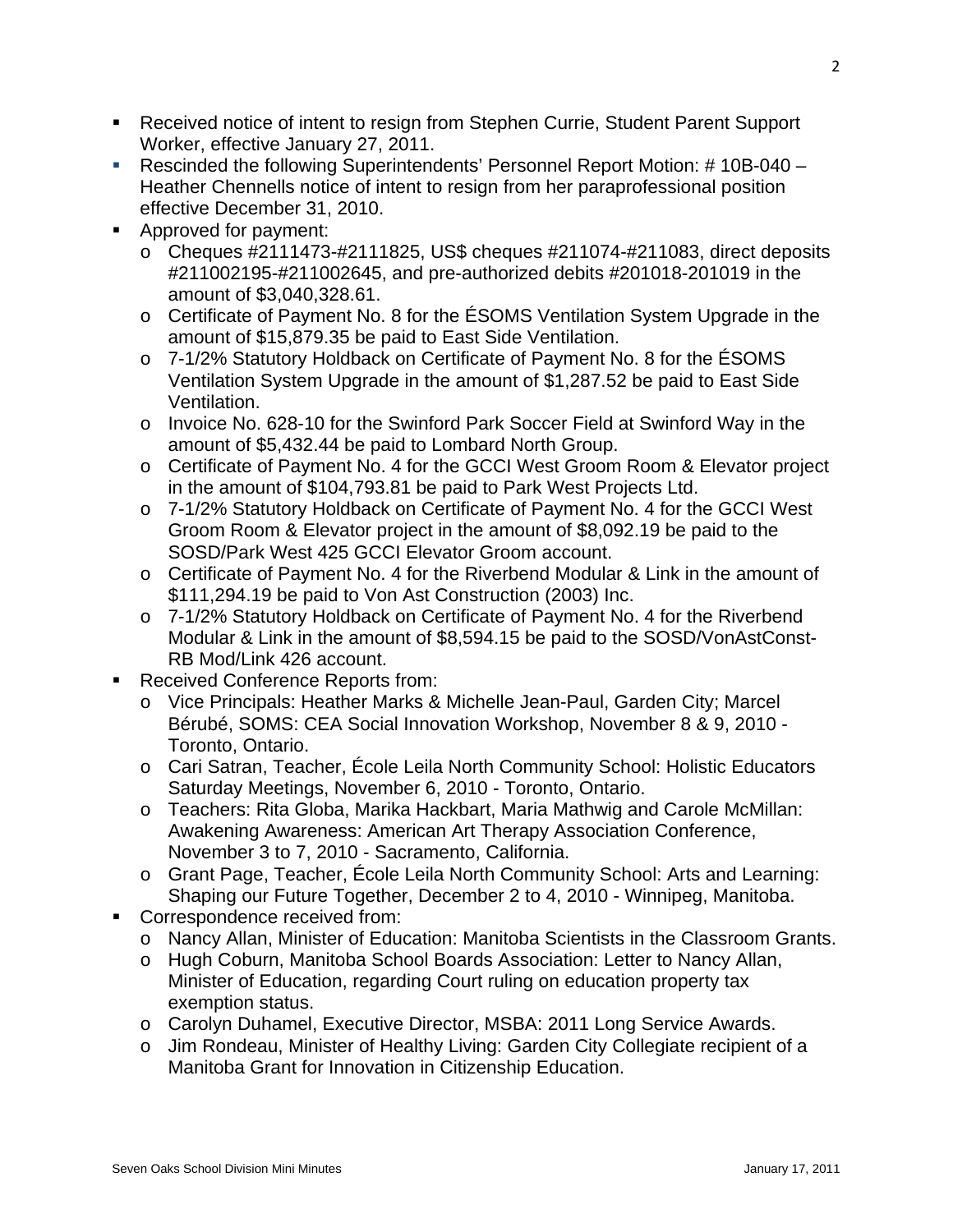- o MSBA Annual Convention: The Boardroom and Beyond: Governing and Engaging for All Students.
- o MSBA e-bulletins: December 22, 2010; January 12, 2011.
- o Dianne Zuk, Chair, Pembina Trails School Division: Nomination of Jacquie Field for MSBA Vice-President for Boards Over 6,000 Students.
- o Kaley Maksymyk, Healthy Schools Consultant: Healthy Schools Fall 2010 Mental Health Campaign - 14 Seven Oaks Schools participate.
- o Della Perih, Vice-Chairperson, Mountain View School Division: Nomination of Chairperson Floyd Martens as Vice-President, MSBA.
- o Rick Dedi, Executive Director, PSFB: École Leila Community School support for lockers in 5 portable classrooms.
- o Paul Birston, Manager of Architectural Services, PSFB: Edmund Partridge Community School - Grooming Room (project support for additional costs).
- o Brenda Grouette, Board Officer, Manitoba Labour Board: CUPE Local 5043 Application for Certification - Case No.319/10/LRA (Board satisfied - planning meeting and hearing cancelled).
- o Diane Nelson, RBC Commercial Markets, Royal Bank of Canada: Current Account Authorizations - new signing authorities are in effect.
- o Glen Endler, PSFB Accountant, Schools' Finance Branch: Debenture Agreement and Schedule "A" to By-Law No. 4-2010, approved by PSFB.
- o Michael Willcock, D'Arcy & Deacon LLP: Genstar agrees to extend the date for completion of the subdivision to January 31, 2011.
- o MSBA Labour Relations Divisional Mail: Salary Bulletin No.06-2010 Rolling River School Division and CUPE Local 1630, Custodial Employees, Agreement-In-Committee.
- o C.S. Robinson, Vice-Chairperson, Manitoba Labour Board: Certificate No. MLB-6818, Case No. 319/10/LRA, CUPE Local 5043 (Information Technology employees).
- o Registrar, Manitoba Labour Board: Notice of Filing Case No.330/10/LRA Application for Merger of Bargaining Unit (CUPE Locals 5043 & 949).
- o Rick Dedi, Executive Director, PSFB: West St. Paul School Elevator, Lift & Grooming Room (project scope expanded).
- o Rick Dedi, Executive Director, PSFB: Constable Edward Finney School Roof Replacement (authorized to tender project).
- o Paul Birston, Manager of Architectural Services, PSFB: Constable Edward Finney School - Roof Replacement - plans and specifications for tender.
- o R.John Weselake, Deputy Executive Director, PSFB: Deadline for submission of portable classroom unit requests for 2011-12 year is January 31, 2011 (Note: SOSD submitted requests November 18, 2010).
- o R.John Weselake, Deputy Executive Director, PSFB: Various K-8 Schools Assessment of Portable Request.
- o MSBA 2010/2011 Trustee Indemnity Survey.
- o Nancy Allan, Minister of Education: Manitoba CrossSafe Pilot program.
- o Chamber of Commerce: Breakfast with the Honourable Nancy Allan, Minister of Education, January 18, 2011.